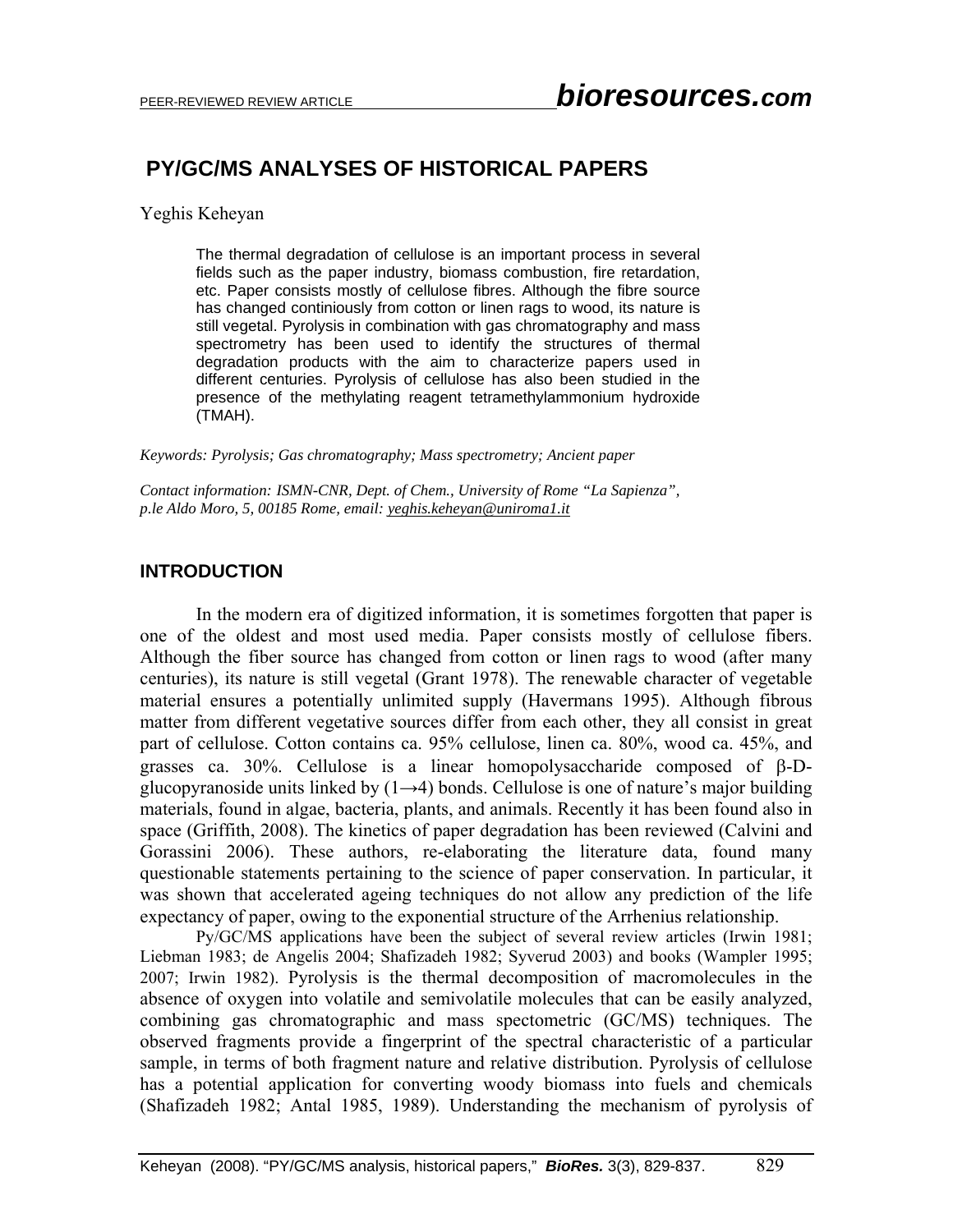woody biomass on a molecular basis can provide useful information for improving product selectivity. Many kinetic models of cellulose pyrolysis have been proposed to predict product formation (Broido and Nelson 1975; Bradbury et al. 1979). However, the molecular basis of the pyrolysis mechanism, focusing on product formation, is not yet clear. During cellulose pyrolysis at temperatures above 300°C, anhydromonosaccharides are known to form. The formation of levoglucosan (1,6-anhydro-β-D-glucopyranose) and 1,6-anhydro–β-D-glucofuranose is an important process. Levoglucosan is a key initial intermediate for cellulose pyrolysis. Levoglucosan and cellulose gave similar pyrolysis products (Broido and Nelson 1975).

The technique has been used also for lignins (see De Angelis 2004 and the references therein). PY/GC/MS is an analytical technique useful in characterization of paper. The method is widely used in qualitative analysis of residual lignin (Martinez 2001). Pyrolysis under controlled conditions has proven to be a fast and reproducible method to degrade papers into volatile thermal dissociation products, which are amenable to chromatographic and mass spectrometric analysis.

 The present project involving conservation and preservation of ancient papers has started recently and intends to study many examples of different papers and the influence of different compounds, i.e., inks with very different compositions on papers. By such an approach, a large and useful database will be formed for conservation and preservation field specialists. This paper reports only preliminary work done in that direction. We have more than hundred inks with different composition prepared by different recipes and analysed alone, marked on Whatman paper by calamus, in fresh and aged form.

 The goal of this study is to identify the structures of thermal degradation products of papers used in different centuries. Pyrolysis has been also studied in the presence of the methylating reagent tetramethylammonium hydroxide (TMAH)

### **EXPERIMENTAL**

### **Materials**

The analysed papers were Whatman 1/ Cat. 1001 185, i.e. pure cellulose, two samples of ancient paper dated 1567 and 1885. TMAH for methylation (tetramethylammonium hydroxide), 25% solution in methanol, was purchased from Aldrich.

### **Methods**

 Pyrolysis performed in this study was carried out using a SGE's Pyrojector II microfurnace pyrolyser directly connected to the GC/MS system, which consisted of a Clarus 500 Gas Chromatograph interfaced by direct coupling to the Mass Spectrometer (Perkin-Elmer). The gas chromatograph was equiped with a 30m x 0.25mm I.D. fusedsilica column coated with a 0.25 km film of  $RTX^{\otimes}5$  (Cross bond 5% diphenyl 95% dimethyl polysiloxane). The carrier gas was helium with a head pressure on gas chromatograph of 7.6 psi and 5 psi more in the pyrolyser head. The velocity of the carrier was 37ml/s. The injector and transfer line temperatures were set at 250 °C and 220°C. Samples were injected in the splitless mode, and the oven was programmed as follows: 45°C during 3 min, then 10°C/min to 250°C, hold for 20 min. The operating conditions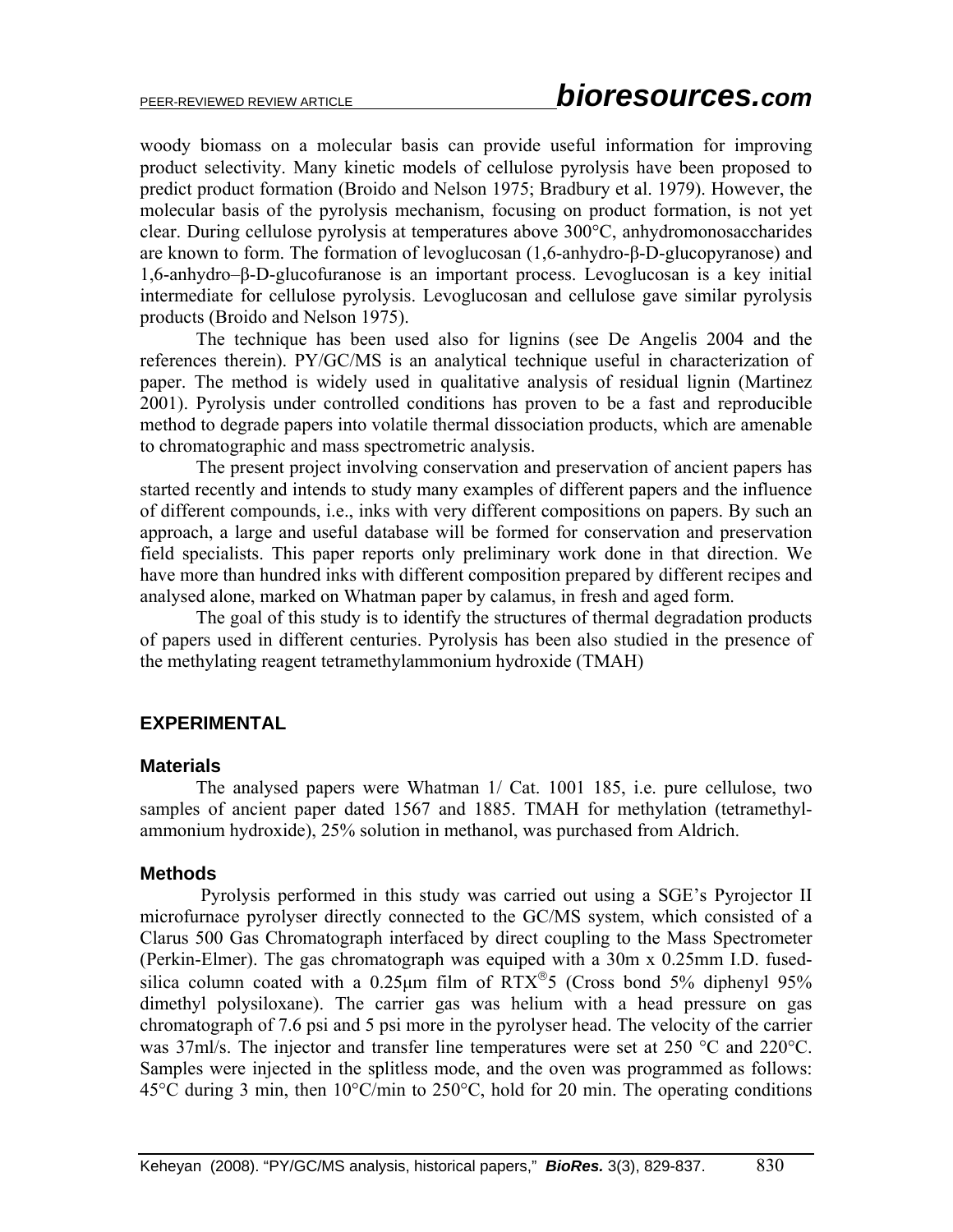for the electron impact mass spectrometer consisted of a source temperature 220°C, a filament emission current of 3.7μA, an ionizing voltage of 70eV, and a scan range from m/z 25 to m/z 1200 with a scan time 0.2s. The mass spectra identifications were carried out by comparison to the NIST 2002 (National Institute of Standard and Technology) as well as to the NBS (N.Y., USA) and Pfleger (Germany) mass spectral libraries. Solid samples were inserted directly into the pyrolyser through a septumless injector.

Reproducible sample sizes are easily achieved. The sample amounts were about 30 µg. In case of methylation they were mixed with 5µl of TMAH solution. The same amount of sample was pyrolysed in three replicates, and the variability between replicate pyrograms was minimal. Due to the relatively large surface area of the interface between the GC instrument and the pyrolyser, a memory effect is often obtained, where high molecular weight compounds from previous analysis still produce traces during a subsequent experiment. A blank run (sometimes two or three) was inserted between each pair of actual analyses to be able to rule out such influences.

Pyrolysis of macromolecules produces a wide range of chemical compounds ranging in polarity from non-polar, alkanes and alkenes, to highly polar, e.g. alcohols and carboxylic acids. The polar compounds in particular give useful diagnostic information about the structure of the material. The polar pyrolysis products are normally difficult to measure by GC due to their partial or complete adsorption in the pyrolysis zone, injection system or capillary column. Polar pyrolysates often show peak tailing characteristics, poor reproducibility, long elution times or, in some cases, no chroma-tographic peaks are obtained. The solution to this problem in conventional gas chromatograph is the derivatization of the polar compounds externally or by co-injection to give compounds which may be efficiently separated. One procedure involves alkylation with derivatising reagents which include TMAH (Fabbri and Helleur 1999). Under high temperatures of pyrolysis and in the presence of strong base (TMAH) it is now generally believed that the chemical reactions involved are a combination of thermally assisted base hydrolysis, pyrolytic bond cleavage and methylation of acidic functional groups as weakly acidic as aliphatic hydroxyl.

## **Analytical Pyrolysis**

There are three general events that can occur at different temperatures during pyrolysis; mild temperatures (ca. 250°C and below) cause the release or thermal desorption of adsorbed volatile compounds from a substrate. No new compounds are formed. Pyrolysis occurs when a sample is heated to higher temperatures, typically 300°C or higher, rising to more than 650°C. At yet higher temperatures, e.g. 700°C, polycyclic aromatic hydrocarbons are mainly formed by cellulose and similar compounds, due to secondary pyrolysis (Antal 1989).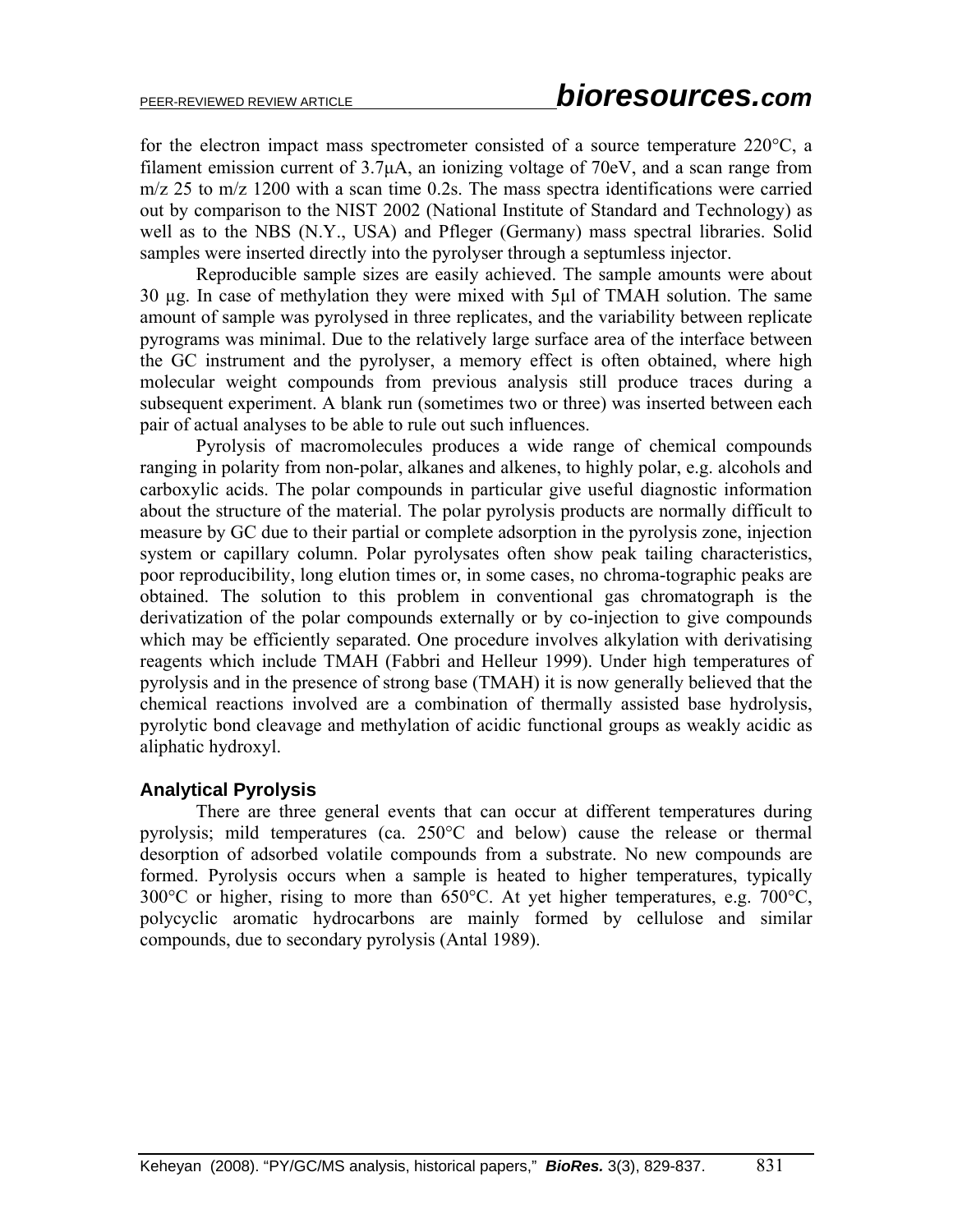### **RESULTS AND DISCUSSION**

Characterization of the pyrolysis products revealed minor amounts of the compounds known from pyrolysis of cellulose, i.e. acetic acid, 2-furfural, (2H)-furan-3 one, formic acid, 5-methyl-2-furfural, (5H)-furan-2-one, levoglucosenone, phenol, 1,4:3,6-dianhydro-α-D-glucopyranose, 1,6-anhydro-α-D-glucofuranose, levoglucosan, 1H-indol and 2,5-pyrrolidindione (Challinor 1989). The total ion chromatograms obtained by pyrolysis of Whatman filter paper at 4 different temperatures are reported in Fig. 1. They reveal very different major compounds, i.e. at 400°C methylglyoxylate (1), butanedial (2), ethylpyruvate(3), 2-hydroxy-cyclopenten-1-one(6), 1,4-dioxaspiro (2.4) heptan-5-one, 7-methyl- (9) and levoglucosan (13). At 500°C the main fragmentation products were 2-cyclopenten-1-one, 2-hydroxy-(6), followed by glyoxylic acid(1), butanedial (2), methylpyruvate(3), furfural (4), 3-methyl-cyclopentanedione1,2,(7) and levoglu-cosan (13). The Whatman paper pyrogram at 500°C was very similar to the results of Moldoveanu (2001) for non-derivatized cellulose, i.e. furfural and 2-hydroxy 2 cyclopenten-1-one were the main products. At 600°C the main peak has been assigned to butanedial (2), and an increased content of phenol (17) has been observed. At this temperature some aromatic compounds begin to form as toluene (19), styrene (21) and benzofuran (24). The aromatic compounds included toluene (19), xylene (26,27), styrene (21), 1-ethynyl-2methyl-benzene, (28), naphthalene (30), dimethylphenol (29) and a large amount of phenol (17). These compounds correspond to the main peaks in the pyrogram at 700°C.

Comparing the analyses at different temperatures of paper, we decided to carry out analysis of real samples at 500°C. This temperature seems to be the best one under our conditions because it gives the formation characteristic and well defined peaks. For sake of simplicity the structures also have been applied only on this pyrogram.

Figure 2 reports the pyrograms obtained by the pyrolysis and chromatographic analysis of different samples of papers of different periods. The pyrograms were very similar and reflect the fragmentation pathway of paper at 500°C, where a large amount of 2-hydroxy-2-cyclopenten-1-one, (6) has been detected. Comparing the ancient samples with standard Whatman paper, the main difference is the high amount of a compound eluted at about 11.50 minutes in the chromatogram A and B. It has been marked by an asterisk, probably is hexopyranose derivative of  $m/z$  128, and has the formula  $C_6H_8O_3$ .

The differences between the papers of the  $16<sup>th</sup>$  and  $19<sup>th</sup>$  centuries are the presence of the peaks in the later marked by \* and namely the presence of methoxyphenol- (31), 2 methoxy-4-vinylphenol(32) and 2,3-anhydro-D-Galactosan(33).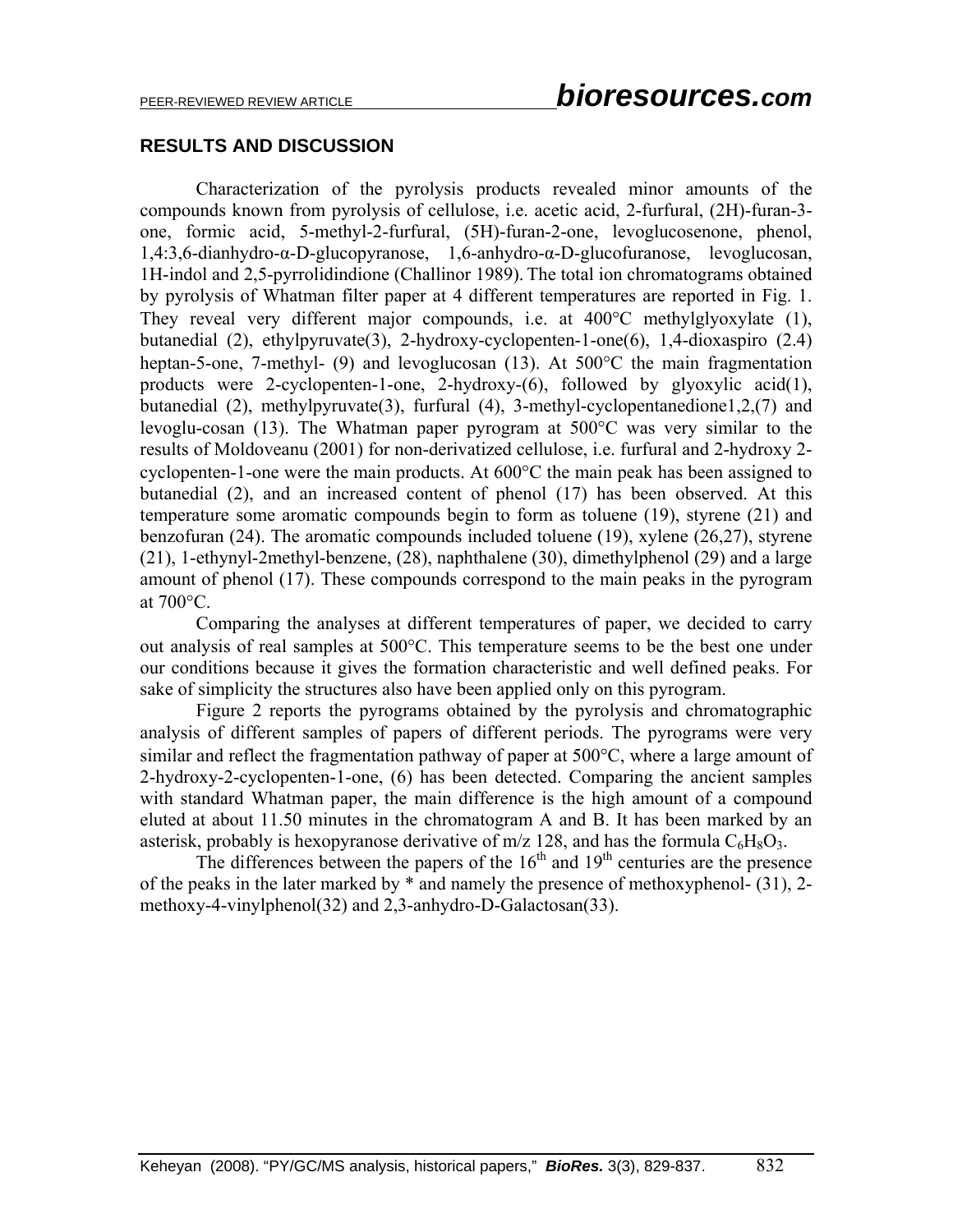

**Figure 1.** Total ion chromatogram obtained from pyrolysis of Whatman paper at four different temperatures.In y-axis relative intensities have been reported, i.e., most abundant ions obtain a relative abundance of 100% and all other ions are shown as a percentage of that most abundant ion. On horizontal x-axis are retention times in minutes.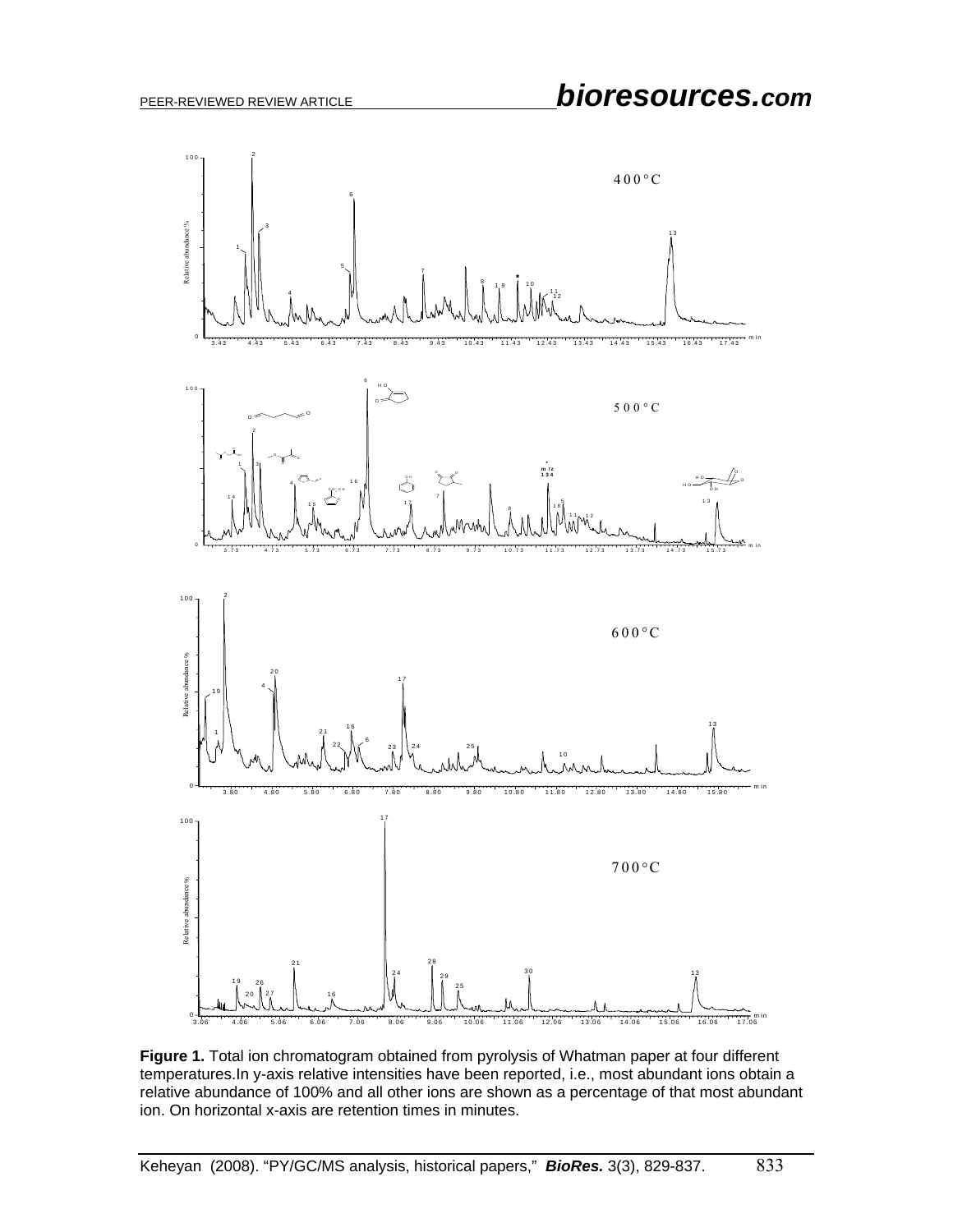

century



#### **Pyrolysis in the Presence of TMAH**

 Since the above pyrolysis results afford little information about polar molecules, we performed pyrolysis in the presence of tetramethylammonium hydroxide (TMAH). This method was first developed for the analysis of phenolic polymers (Moldoveanu 2001). It was used for both an efficient cleavage of polar bonds and the subsequent methylation of OH and NH2 groups. Figure 3 reports the total ion chromatogram obtained from pyrolysis and methylation of Whatman paper at 500°C.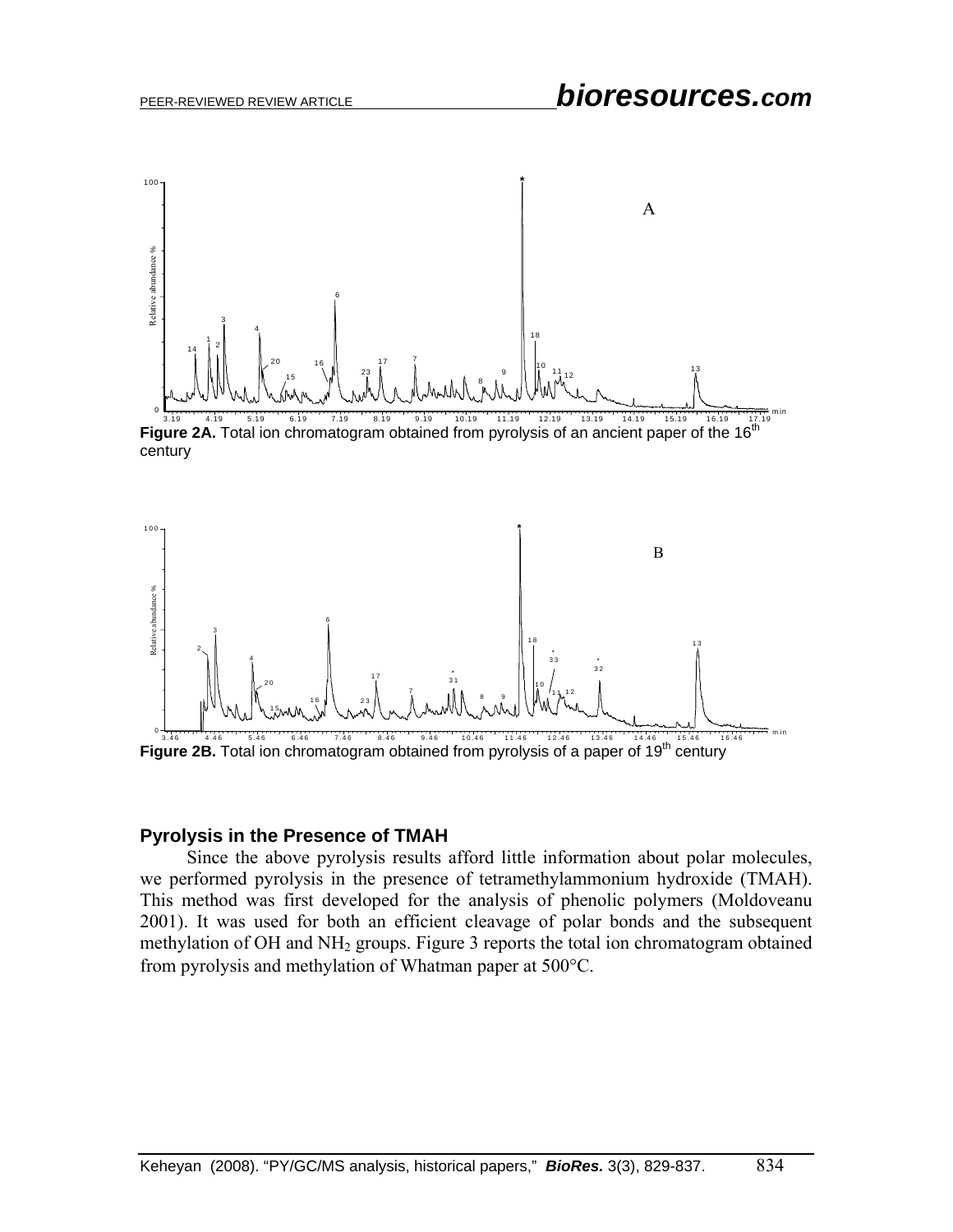

**Fig. 3.** Total ion chromatogram obtained from pyrolysis and methylation of Whatman paper at 500°C.

The chromatograms obtained from the pyrolysis and methylation of paper dated 1567 and 16<sup>th</sup> century are shown in Figs. 4 and 5. They seem very similar to each other, but they differ significantly from the previous analysis without derivatisation. The main compound in the two pyrograms of the ancient paper has been identified as methoxymethylbenzene (35), while in the pyrogram of paper the most intense peak eluted at 7.05 minutes and has been identified as 2-hydroxy-3-methyl-2-cyclopenten-1-one.

The chromatograms of the ancient paper differ from that of Whatman paper also because of the presence of two compounds eluted at 14.65 min and 17.05 min. Even comparing their mass spectra with those of NIST 2002 library, their identification is not clear. They could probably be methyl-4,6-decadienyl ether (42) and methyl-6,8 dodecadienyl ether(43), respectively. Adopting the methylation technique a series of alkenes (marked by •) and fatty acids methylesters (36-41) were detected. Peak 34 present in paper has not been detected in ancient paper.



**Figure 4**. Total ion chromatogram obtained from pyrolysis of paper dated 1567 in the presence of TMAH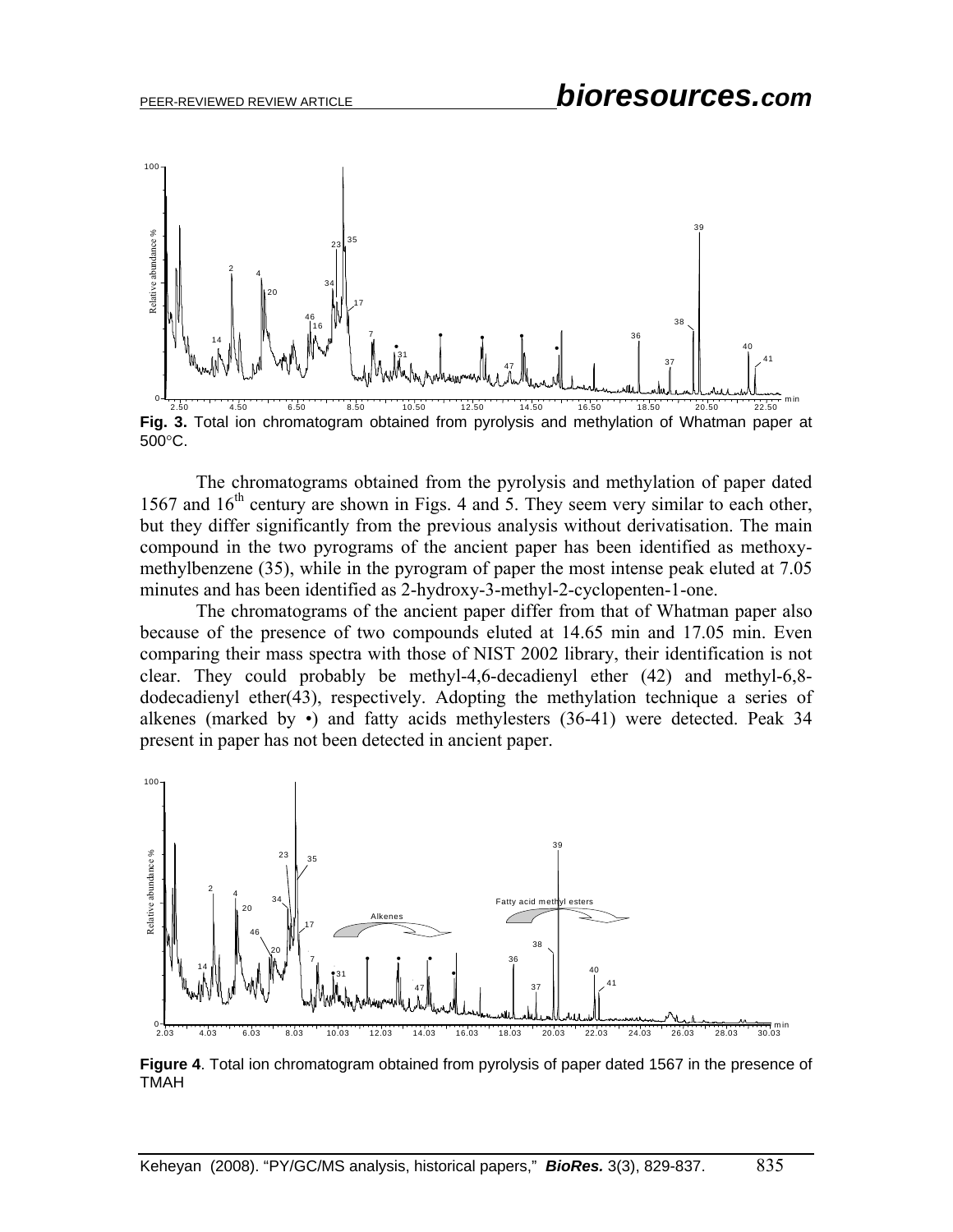

### **CONCLUSIONS**

Although only preliminary results have been reported this study shows that THM in connection with GC/MS can be effectively used to specify different kind of papers. Through the analysis of whatman paper as model compound, a series of methylated benzenecarboxylic acid derivatives were tentatively identified. In conclusion, the Py-GC/MS technique considered to be useful tool in characterizing paper and the naturally aged papers.

## **REFERENCES CITED**

- Antal, M. J., (1985). "Biomass pyrolysis: A review of the literature, Part 2 Lignin Pyrolysis," in *Advanced Solar Energy* K. W. Roer and J. A. Duffie (eds.), Plenum Press, New York, Vol. 2, pp. 175-256,
- Antal, M. J., (1989). "Pyrolysis behavior of levoglucosan as an intermediate in cellulose degradation," In Kitani, O., and Hall C.W. (eds). *Biomass Handbook*. Gordon and Breach, N.Y., 379-386.
- Broido, A., and Nelson, M. A. (1975). "Char yield on pyrolysis of cellulose," *Combustion Flame* 24, 263-268.
- Bradbury, A. G. W., Sakai, Y., and Shafizadeh, F. (1979). "A kinetic model for pyrolysis of cellulose," *J. Appl. Polym Sci*. 23, 3271-3280.
- Calvini P., and Gorassini A. (2006). "On the rate of paper degradation: Lessons from the past," *Restaurator* 27, 275-290.
- Challinor, J. M. (1989). "A pyrolysis-derivatisation gas chromatography technique for the structural elucidation of some synthetic polymers," *J. Anal. Appl. Pyrolysis* 16, 323-333.
- De Angelis, F., Reale, F., Di Tullio, A., and Spreti, N. (2004). "Mass spectrometry in the biosynthetic and structural investigation of lignins," *Mass Spectroscopy Reviews* 23, 87-126.